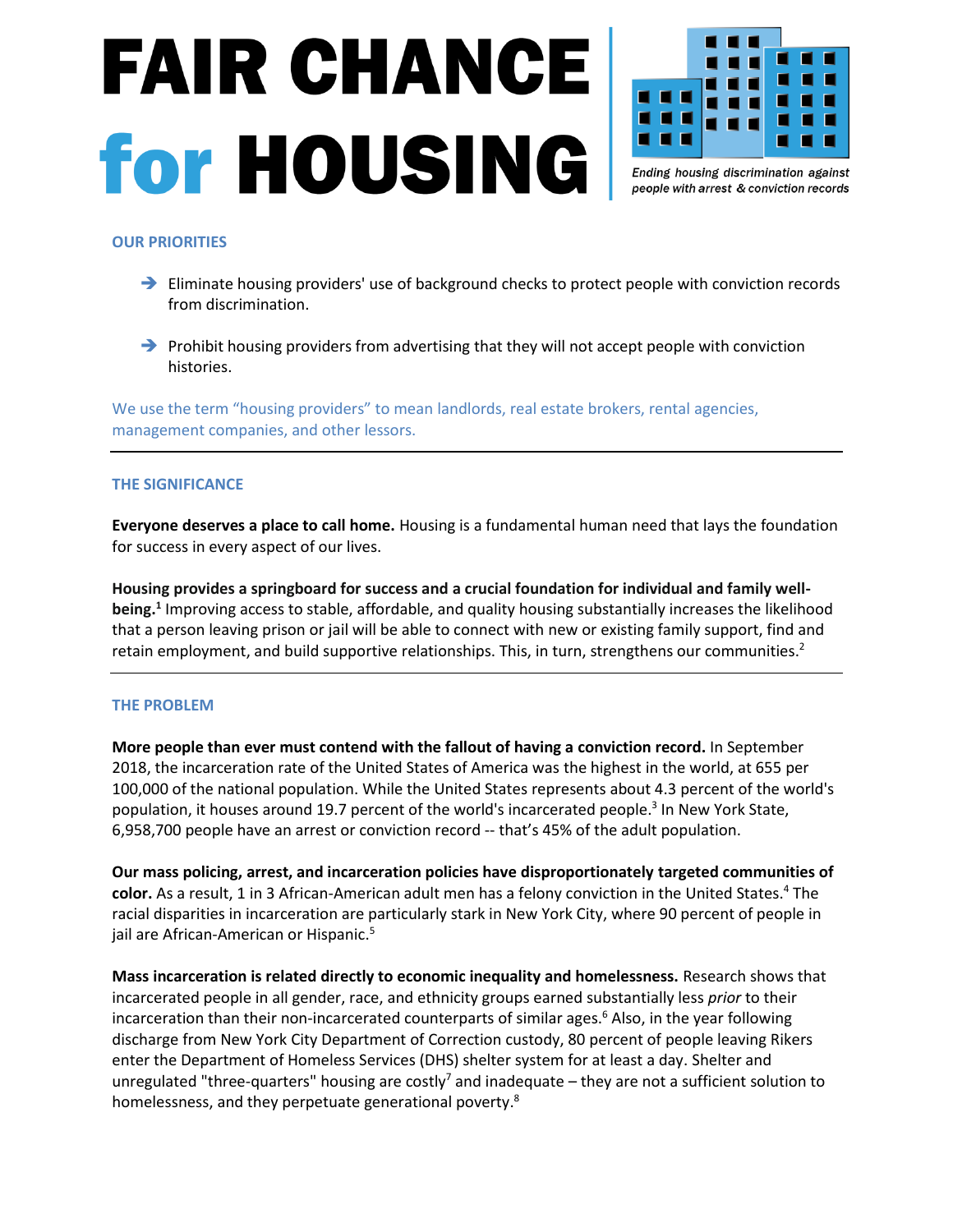**New Yorkers believe that once someone has served their time, we should stop punishing them.** We have made substantial progress in reducing the perpetual punishment of people with conviction records in higher education through Ban the Box—both the State University of New York (SUNY) and the City University of New York (CUNY) do not ask applicants about their conviction record.<sup>9</sup> We've also made progress in reducing discrimination in employment through the Fair Chance Act, which makes it illegal for most employers to ask about the conviction record of job applicants before making a job offer.<sup>10</sup> Yet in most housing, perpetual punishment remains rampant. This perpetual punishment not only impacts individuals, but also their family for generations. Conviction record history should be a history and not a life sentence. $11$ 

**Research shows that a conviction reduces the probability of landlords allowing prospective tenants to**  *view* **an apartment rental by more than 50%.**<sup>12</sup> Additional research shows that real estate brokers similarly reject customers with conviction records.<sup>13</sup> The rejection rates varied little even for applicants with less serious convictions.

**The use of background checks in housing impacts whole families.** In the words of formerly incarcerated women:

"Coming home, my fear was being homeless. I had no family to go to. My brother was living in a senior citizen complex and all my sisters lived out of town, except for one who was active. I was crazy with trying to find something. My P.O. said, "Can you get a one bedroom?" But ACS said no because if I got a one bedroom I couldn't have my children for the weekends. There's a lot of stuff to do to be in compliance with the family reunification process." - Rita

"I want elected officials and other policy makers to understand that housing is a key component to a woman's stability when she returns home. When women are able to secure housing upon release, one of the major barriers is removed. A lack of housing can cause a woman to act on old survival skills that will ultimately lead her back to prison. … There is also the issue of women unable to find suitable housing for themselves and their children." - Roni<sup>14</sup>

**Housing is already scarce, and gentrification – which often includes displacement – is rampant.** The United States has lost roughly 13 percent of its low-income housing since 2001, leaving an enormous amount of people to compete for the remaining affordable units.<sup>15</sup> Coupled with rapid gentrification that displaces communities of color, viable options for people with conviction records are slim.<sup>16</sup>

<https://www.sascv.org/ijcjs/pdfs/lockwoodetalijcjs2016vol11issue1.pdf>

<sup>1</sup> Brennan, M., & Galvez, M. (2017). Housing as a Platform. *Urban Institute*. Retrieved from [https://www.urban.org/sites/default/files/publication/93606/housing-as-platform\\_1.pdf](https://www.urban.org/sites/default/files/publication/93606/housing-as-platform_1.pdf)

<sup>&</sup>lt;sup>2</sup> Lockwood, S.K. & Nally, J.M. (2016). Race, Education, Employment, and Recidivism among Offenders in the United States: An Exploration of Complex Issues in the Indianapolis Metropolitan Area. *International Journal of Criminal Justice Sciences*, 11(1), 57-74. Retrieved from

<sup>3</sup> Walmsley, R. (2018). World Prison Population List (twelfth edition). *International Centre for Criminal Policy Research*. Retrieved from [http://www.prisonstudies.org/sites/default/files/resources/downloads/wppl\\_12.pdf](http://www.prisonstudies.org/sites/default/files/resources/downloads/wppl_12.pdf)